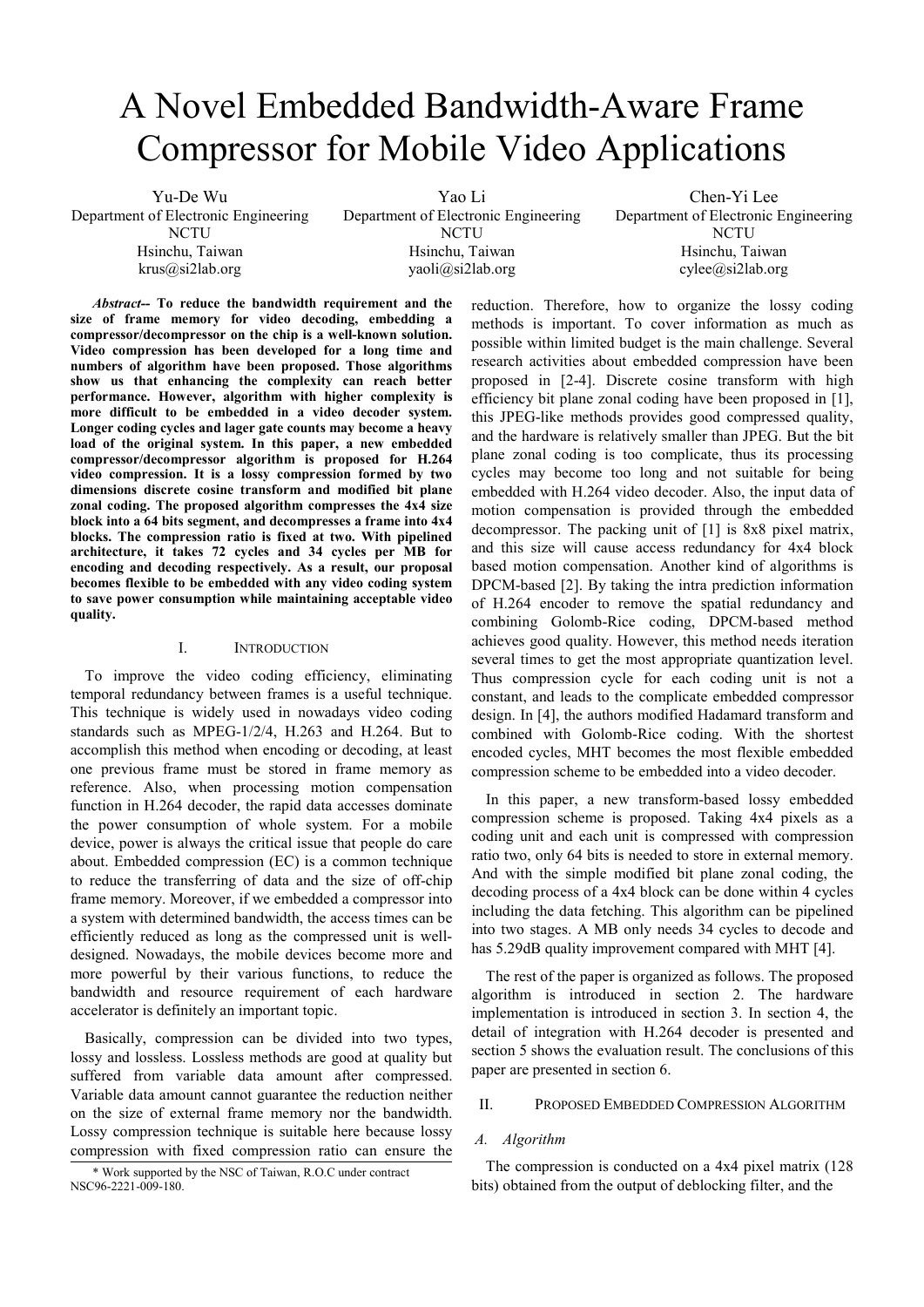

Fig. 1. Flowchart of the proposed embedded compression algorithm

compression ratio is fixed at two. Each 4x4 unit will become a 64 bits package after compression. Fixed compression ratio leads to constant amount of the coded data, so this EC scheme ensures the ability of random access without extra memory to record the segment address of coded data. Moreover, the 4x4 block unit is the basic coding unit in H.264 standard, and makes the data access in an efficient way.

Fig. 1 shows flowchart of the proposed algorithm. The overall compression scheme is formed by two parts: 1) two dimensions discrete cosine transform (DCT) and 2) modified bit plane zonal coding (MBPZ). Two dimensions DCT is composed by two one dimension, 4 points DCT. The discrete cosine transforms is a technique for converting a signal into elementary frequency components and it is widely used in image compression. For human visual system, human eyes are more sensitive on low frequency component of a picture and less sensitive on high frequency component. The DCT can gather the relative important low frequency signal on up left corner, and the most high frequency in down right corner. Thus the DCT combines with bit plane zonal coding with original point at up left corner can efficiently collect the information.

The second part is to perform modified bit plane zonal coding on 16 coefficients output from DCT. First, we reverse those negative coefficients into positive value and mark a "1" at the same position of sign bit plane. Sign bit plane can be considered as union of sign flags for each coefficient. Second, to improve the coding efficiency, we record the start plane. Search each bit planes from MSB to LSB (not including sign bit plane), and the first plane contains nonzero bits is the start plane. To avoid adding too much extra cycles and to simplify the hardware complexity in system view, we

use one simple type only for recording each bit plane, though other complex types which can be more scrimping on bit using do exist. For each bit plane, we simply record the maximum row (RMAX) and column (CMAX) which have a "1" in this row or column, and then pack the bits in this zone which is enclosed by RMAX and CMAX. 4 bits are used to record RMAX/CMAX of each plane. And then, we packed the sign bit plane. Since we have only 64 bits budget for each 4x4 unit, the situation of unable to pack all the information may be happened frequently. Since not every coefficient can be packed, packing whole sign bit plane may become a waste. So we take the maximum value of RMAX and CMAX out of each packed bit plane and packing useful sign bits only by using those two boundaries. Under this method we will not waste extra bits to pack those unused sign bits, and the RMAX/CMAX of sign bit plane need not to be packed since they can be derived from the previous coded information. Finally, the end plane needs to be estimated and packed to specify when to stop.

## *B. Packing Mechanism*

The overall packing scheme is introduced in this part. After doing discrete cosine transform, we get 16 coefficients from each 4x4 block. There are 15 AC coefficients and one DC coefficient. Sine DC coefficient is the average value and is the most important in transform, we reserve 8 bits budget for the DC coefficient of every 4 x 4 block. DC coefficient is always positive, so we don't have to worry about the sign bit for DC coefficient. For the rest 15 coefficients, we first packed the start plane and end plane (6 bits total). Then, we separate RMAX/CMAX and plane content of those planes which are between start plane and end plane, and connecting all the RMAX/CMAX together and all plane content together respectively. Sign bit information is inserted between the CMAX/RMAX and the plane content. Fig .2 shows the compressed segment format.

## III. HARDWARE DESIGN

## *A. Discrete Cosine Transform*

The hardware design of DCT is referred from Lee's architecture [5]. This architecture can maintain the same performance with original DCT while reduced the number of multiplications to about half of those required by the existing efficient algorithms. This design allows us to take the advantage of DCT while not suffering from its hardware complexity.

## *B. Modified Bit Plane Zonal Coding and Data Packing*

There is a combinational block dealing with coefficients to derive the RMAX/CMAX and plane content of each plane. To serialize the plane information in one cycle, we propose the content adaptive ripple architecture to solve the problem.

| 4bits                              |              | CMAX/RMAX |  |                                                                                                                                                               |          | Plane Contents    |                   |                   |                   |
|------------------------------------|--------------|-----------|--|---------------------------------------------------------------------------------------------------------------------------------------------------------------|----------|-------------------|-------------------|-------------------|-------------------|
| DC<br>coef, start plane, end plane | <b>CRmax</b> |           |  | $\left\lceil \frac{1}{2} \right\rceil$ CRmax CRmax $\left\lceil \frac{1}{2} \right\rceil$ CRmax $\left\lceil \frac{1}{2} \right\rceil$ Sign bit plane content | content7 | Plane<br>content6 | Plane<br>content5 | Plane<br>content4 | Plane<br>content3 |

Fig. 2. Compressed 64 bits data format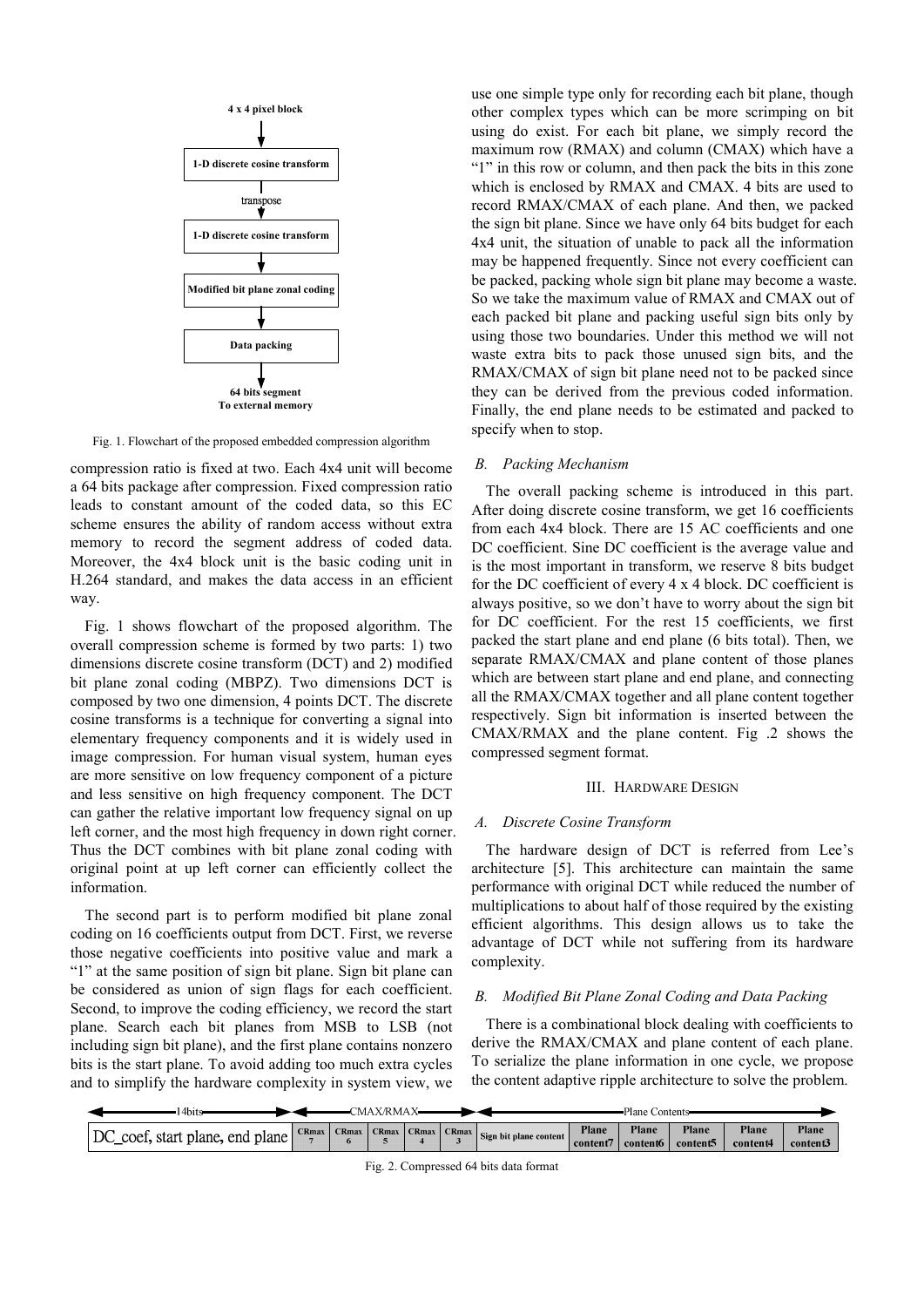

Fig. 4. The MUX structure

The basic concept is shown in Fig. 3. The 11 lines at left represent the 10 plane contents pulsing 1 sign bit plane content. Each circle represents a 16 to 1 MUX controlled by 4 bits RMAX/CMAX and is shown in Fig. 4. By the ripple behavior, the wire at the end of the flow is the connected result. Notice that we embedded this compressor into our 108MHz decoder, thus one cycle time is enough to finish our ripple processing.

# *C. Encoder Design and Decoder Design*

Fig. 5 shows the pipeline architecture of compressor design. Since compressor has more time to handle the encoding process, we use three stages here and each stage needs 4 cycles. This design with longer cycles can shrink the gate count by reducing one dimension four points DCT units. Under this design, a MB needs 72 cycles to encode.

Fig. 6 shows the architecture of decompressor. To provide data for motion compensation unit suitably, the decompressor must support higher throughput inevitably. The decompressor is divided into two stages and each stage needs 2 cycles, a 4x4 block needs 4 cycles to decode, including the data-fetching. Decoding a MB just needs 34 cycles.

## IV. INTEGRATION WITH H.264 DECODER

Fig. 7 shows the block diagram of the H.264 video decoder containing an embedded compressor. Embedded compressor works as the interface between decoder IP and external memory. And the EC mechanism is ready to be used by adding extra address control logic. Since the compression ratio of our embedded compressor is two, each data is compressed into half of the original size. The address control logic is very easy to implement.

The H.264 decoder works at 108 MHz, performing the HD1080i@30fps. The EC compress the data from deblocking filter, and 4x4 blocks will become 64 bits



Fig. 6. Decoder architecture

segments and then stored into off-chip memory. Thus, the data access times of off-chip memory are half of the original access times for the system without an embedded compressor. The embedded decompressor decompresses data from external memory and sends them to motion compensation unit. The system bus bandwidth is default as 32 bits and the external memory is 32 bits per entry, so the original system takes 4 pixels as accessing data unit. The access behavior of motion compensation with/without embedded compressor can be analyzed as follows. If the requested 4x4 blocks are perfectly aligned with the coded 4x4 blocks, only 2 cycles are needed to fetch the 4x4 block while the original system needs 4 cycles to fetch. For the needed block not aligned with the coded blocks in only one direction, the system with embedded compressor needs to decode two blocks to derive the needed data, so 4 cycles are needed. The original system, taking 4 pixels as accessing unit, needs 4 cycles to fetch data. For the needed 4x4 block not aligned with the coded data in both vertical and horizontal directions, the system with EC needs decoding four 4x4 blocks and 8 cycles are needed for data fetching. The original system needs 8 cycles too. For the final situation, the sub pixel case, a 4x4 block needs a 9x9 pixels block to finish the motion compensation. 18 cycles is needed for EC while original system needs 27 cycles. From the analysis above, we can see that H.264 decoder with an embedded compressor does reduce the access times and can efficiently reduce the access power consumption.

## V. EVALUATION RESULT

Software implementation of the proposed algorithm is integrated with JM12.4. The reference frame is compressed by the proposed algorithm and compared with the result of previous work using MHT and GR coding respectively. The test sequences are Foreman, Stefan, Mobile and Akiyo in CIF format and Station in HDTV format. All sequences are organized in one I frame follows nine P frames format. For each sequence, 100 frames are used to compute the average PSNR value reference to the original sequences.